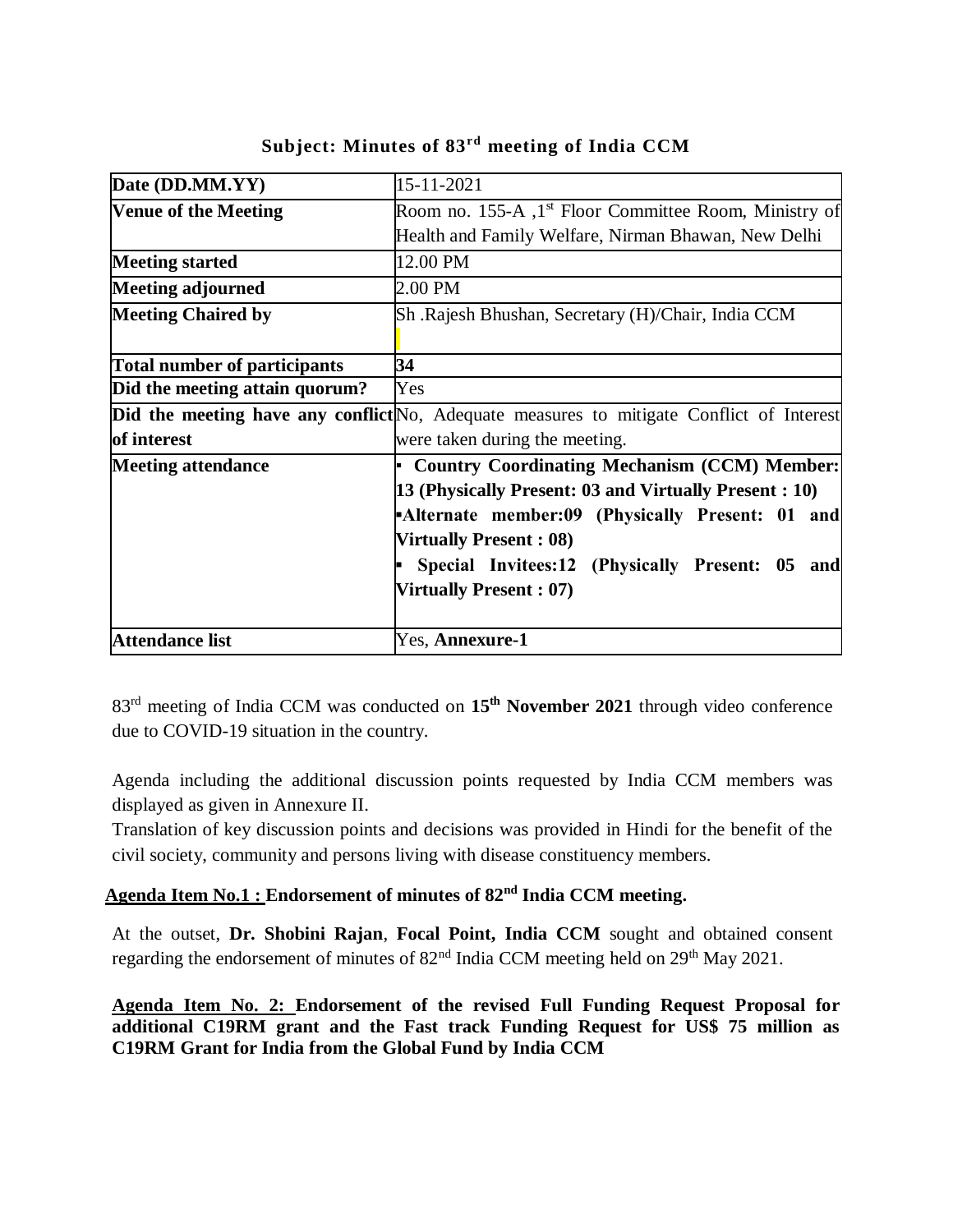**Dr. Shobini Rajan, DDG/Focal Point, India CCM** made a comprehensive presentation regarding the revised Full Funding Request Proposal for additional C19RM grant and the Fast track Funding Request for US\$ 75 million as C19RM Grant for India from the Global Fund for the Oxygen Concentrators and the PSA Plants. Major points of discussion were as follows:

- India received the Global Fund COVID-19 Response Mechanism (C19RM) grants for addressing the COVID-19 pandemic for **US\$ 30 million in 2020** and **US\$ 75 + 75 million** for 2021 for which fast Track Proposal was sent for 75 million for the Oxygen Concentrators and the PSA Plants after endorsement of the same during the  $82<sup>nd</sup>$  meeting of India CCM. And proposal for the remaining allocation as per funds allocated to the community and the present Proposal is for the revised Proposal which was submitted after the 82nd India CCM meeting. The reason for the revised Proposal is that when the original Proposal was made only the ball park figures were considered but when the Proposal was worked out in detail by the Global Fund team, the figures changed. She conveyed that neither the overall amount has been modified nor the broad allocation to the activities has been modifies but still there are some minor changes in the figures and the same requires full endorsement of the India CCM, the revised Proposal is being presented during this meeting.
- The earlier proposal was for USD 115.63m but now the revised Proposal is amounting to USD 109.69 million for which the amount for the System Strengthening is 58.8 m USD against the earlier allocation of 62.88 m USD. There are also minor medications in terms of Disease specific allocations.
- The changes are due to a change in the actual costing vis a vis ball park assumptions in the previous Proposal, which was quickly prepared and submitted give the Covid 19 scenario in India in the first quarter of 2021-22.
- The Proposal was detailed out by the Country Team working with the PRs concerned facilitated by I-CCM Secretariat and reviewed by the three disease control Programmes to ensure that the proposal is aligned to the one submitted earlier in terms of approved activities.
- Details of the revisions may be found in **PPT at Annexure-III.**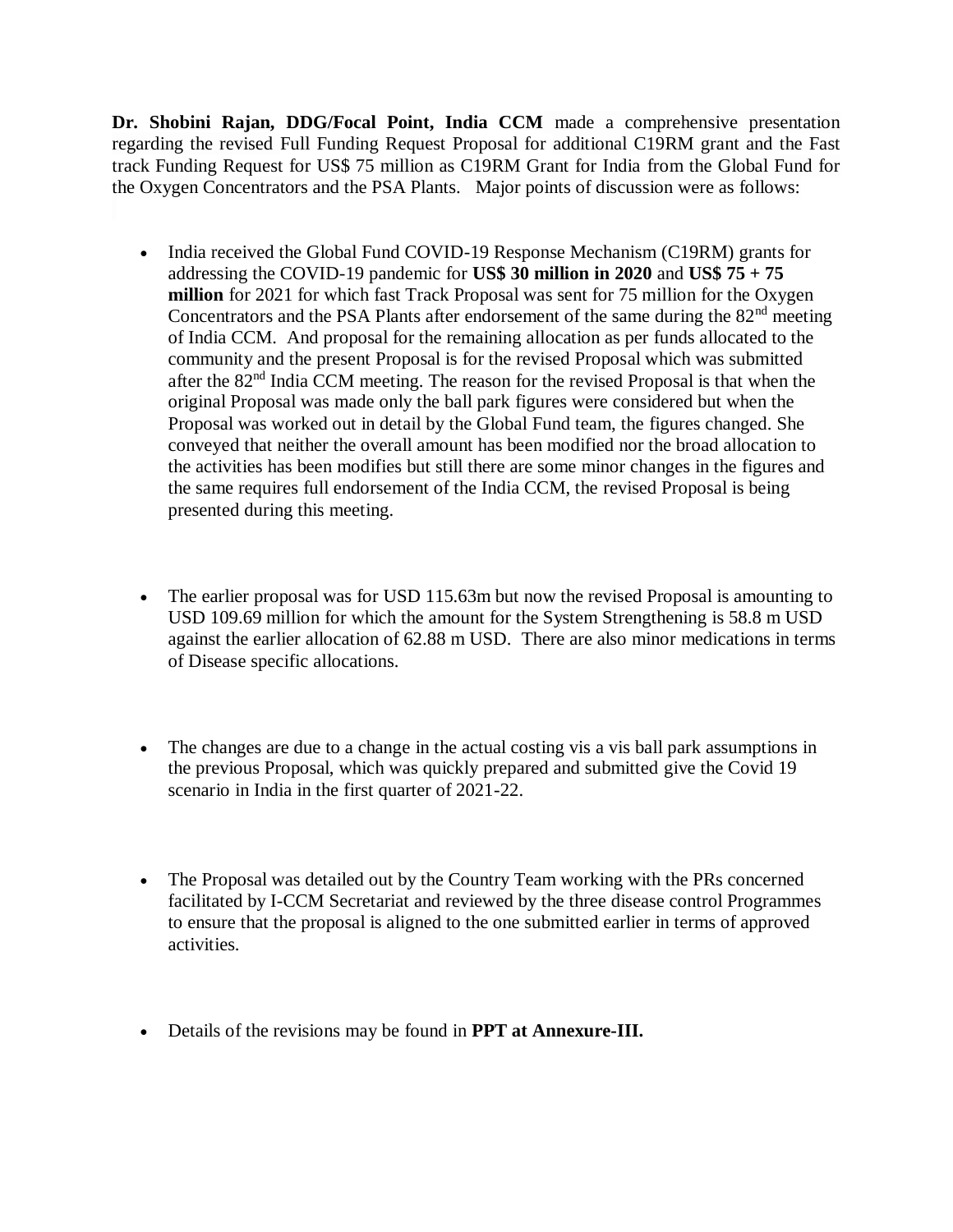- As per the requirements of the Global Fund, the Revised Proposal requires 100% endorsement of the India CCM Members and only in exceptional cases by the alternate Members by 15<sup>th</sup> Nov'21 itself.
- As approved by the Chairperson India CCM, it was decided to discuss it in a meeting of the India CCM and not just obtain endorsement by mail in light of the revisions.
- It was also informed that the Proposal would not be inclusive of the unspent amount from the 10 m USD KP Grant, as that has received extension till  $30<sup>th</sup>$  Nov'21 to distribute the cash and ration to the Key Populations.

## **Vice Chair, India CCM, Dr. Shyamala Nataraj,** requested for the floor to present four slides given at **Annexure-IV.**

- By way of background, she indicated that while the KP grant for 10 mUSD, that was part of C19RM 2020 was prepared with intense involvement of the Community Networks and Civil society participation, the utilization was far from satisfactory and only 10% DBT and 10% dry ration support could be provisioned till date. She drew attention to the fact that the verification processes and SOPs used by the PR under guidance of LFA and Country team were very complex and one of the reasons why DBT to the beneficiaries could not materialize. She also raised the issue of MoH and NACO not agreeing to the option of increasing the proportion of food to result in suboptimal spend in the grant.
- With respect to the C19RM 2021 Full Funding Request Proposal, she also remarked that there appear to be substantial changes against the previous proposal and these have not been discussed with the core committee and remarked that all changes would have to be discussed with the community members prior to endorsement by India CCM. She observed that the amount apportioned to activities for communities has been reduced by 4 mUSD.

## *Therefore, she indicated that the revised Full Funding Request Proposal cannot be endorsed right now before the community members have a chance to go through and review the changes.*

- Considering the issues that arose in the grant implementation of 10 mUSD KP Grant, she placed on record that there is a need for strengthening the review mechanism for implementation of the upcoming grant, as a corrective measure. She suggested
- 1. India CCM to institionalize a Steering Committee
- 2. India CCM must establish a mechanism to actually initiate actions on the recommendations made for the actions to be implemented at the beneficiary level.
- 3. Execute a system where the CCM and the Community Networks can work closely.
- 4. India CCM needs to take up a mechanism to make sure that the unspent amount out of 10 m USD is transferred to the appropriate SR (Sub Recipient) or SSR (Sub Sub Recipient) and make sure the pending activities can be implemented in order to utilize the 10 m Grant, since the PR are not able to implement the Grant.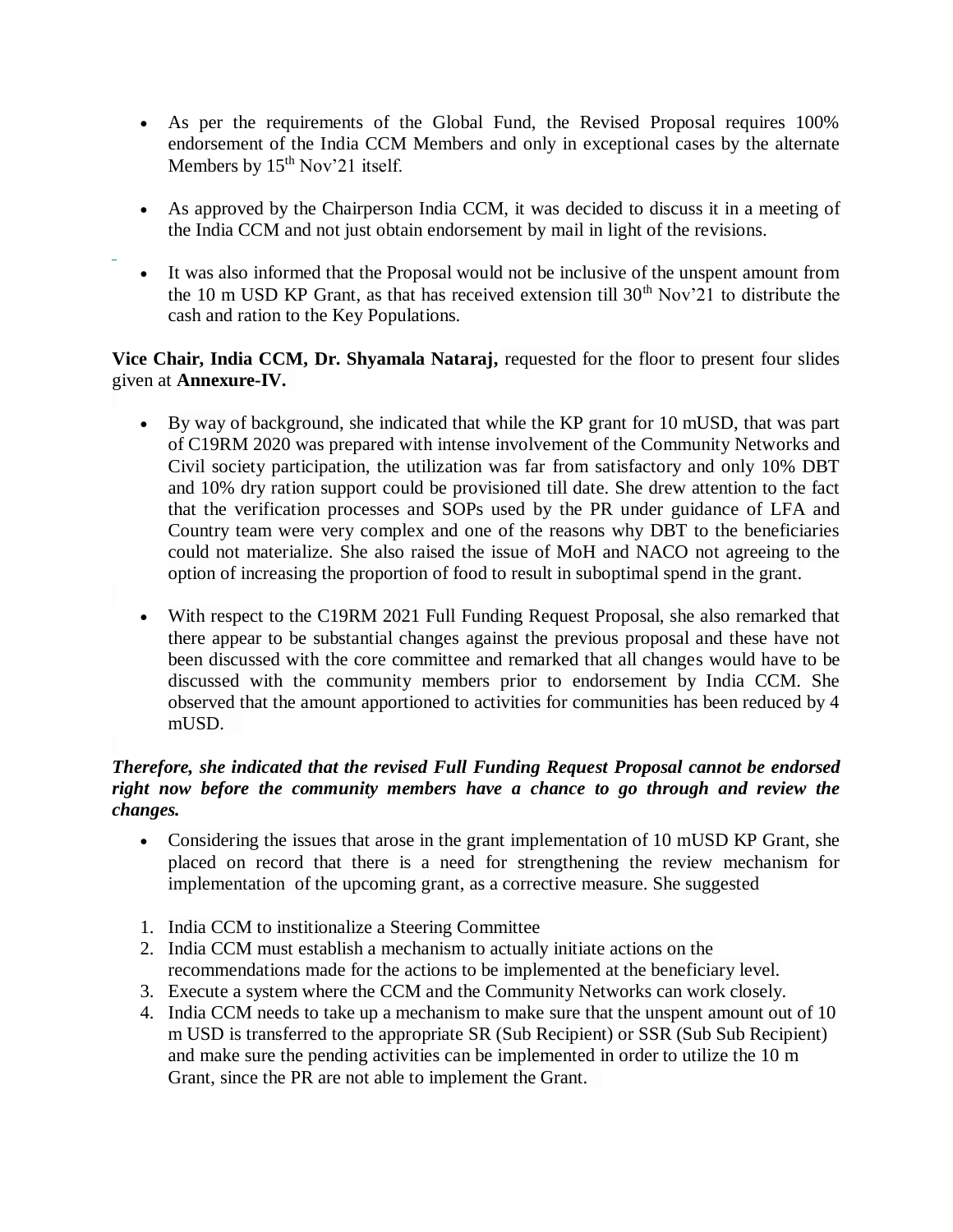**Sh. Rajesh Bhushan, Secretary (HFW)/Chair India CCM** opened the floor for discussions on the remarks and suggestions of Vice chair.

**Sh. Alok Saxena Alternate Member India CCM** reiterated that the reason for the revised Proposal is that when the original Proposal was made only ball park figures were considered but when the Proposal was worked out in detail by the PRs in consultation with the Global Fund Country Team, there arose modifications in the amounts against each activity without compromising the activities per se. Still, in light of these changes, full endorsement of the India CCM is necessitated and therefore the revised Proposal is being presented during this meeting.

On the remarks of the Vice chair, he added that India CCM secretariat will take up with the Global Fund Country team and the PRs regarding the instances of the unnecessary documentation sought for verification process as well as the security and confidentiality safeguards of the documents/information collected during the verification process. He welcomed the creation of a steering mechanism as suggested by Vice chair.

**Mr. Pratik Raval, India CCM Member** drew attention to the fact that the PR management cost has been increased in the revised Full Funding Proposal. During the last time at the Full Funding Proposal, PLHIV, community members etc. were involved. But this time PLHIV have not been included in the discussions.

**Mr. Yadavendra Singh, India Alternate CCM Member** expressed his concern regarding the safety and privacy of the documents/information collected from the beneficiaries by the PRs during the verification process. He appealed to chair ICCM to make sure the protection of the data of the beneficiaries is ensured with the PR. He requested to postpone the endorsement of the revised Full Funding Proposal until all the members understand and agree to the same with due discussion with the communities.

**Sh. Rajesh Bhushan, Secretary (HFW)/Chair India CCM,** upon hearing this said that the *India CCM secretariat should take up the issue raised on privacy and data security with respect to beneficiary information collected by the PR and seek a report from them with respect to compliances and safeguards followed by them.*

**Mr. Abou Mere, Alternate India CCM Member** opined that the 10 million KP Grant has been a failure. The Proposal was not realistic. Community provided all the documents but the system failed at the level of implementing PR. He also mentioned that the revised Full Funding Proposal was not discussed with the members earlier and requested to postpone endorsement of the revised funding request proposal.

**Jahnabi Goswami, Alternate India CCM Member** reiterated that **t**he 10 million KP Grant has been a complete failure because PRs did not work closely with the communities at the ground level and critiqued the process of the unnecessary verification followed by the PR.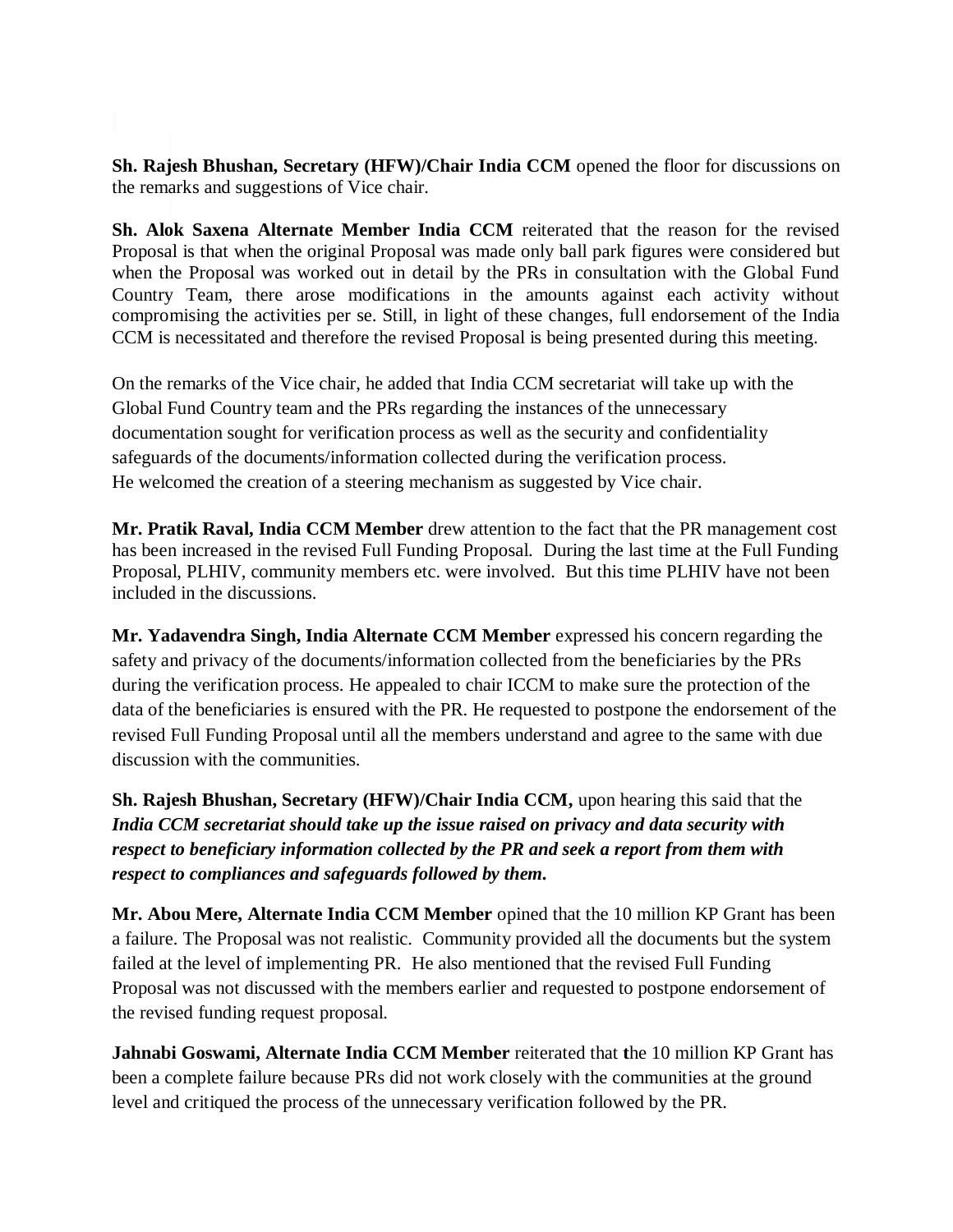**Ms. Bharati Dey, Alternate India CCM member** also said that all the documents were collected from the beneficiaries but the Grant could not be disbursed. The 10 million KP Grant has been a failure. Only a few beneficiaries could get the benefit. Since it is a relief Grant, all the beneficiaries should be benefitted.

**David Bridger, Country Director, UNAIDS** reiterated the fact that the capacity of the PRs needs to be ensured. The Steering Committee has to ensure the implementation of the Grant.

**Sh. Sridhar Pandey, India CCM Member** remarked that the Election process needs to be started at the earliest.

**Sh. Rajesh Bhushan, Secretary (HFW)/Chair India CCM,** after listening to all members proposed the following three decision points for the consideration of the ICCM members:

- 1. The CCM secretariat would ask PRs to formally what kind of information did they collected from the communities and what kind of mechanism did they follow for verifying 3<sup>rd</sup> party checking to avoid unnecessary verification process.
- 2. Steering mechanism should be implemented
- 3. As the date of the endorsement of the India CCM members on the Revised Full Funding Proposal is today i.e.,  $15^{th}$  Nov.'21 itself, he asked the India CCM members to endorse the same today and the necessary changes can be discussed and considered later on.

**Dr. Shyamala Nataraj, Vice Chair, India CCM**, responded in affirmative for Point No.1 & 2, that they can be endorsed today. With respect to Point No. 3, she indicated that it is not possible to endorse it till such time as the community and all members examine the revised proposal, understand and agree to it.

**Sh. Rajesh Bhushan, Secretary (HFW)/Chair India CCM** declared the agenda point undecided and in light of pending endorsement of the Revised Full Funding Proposal directed that the Country Team Global Fund be informed that in light of India CCM endorsement not being possible by  $15<sup>th</sup> Nov'2021$ , they may extend the timeline of submission.

He directed that the minutes of the meeting to be shared with all the participants and suggestions from all the members with respect to the revised Full Funding Proposal Request be incorporated and the matter brought back to the ICCM for consideration.

**Agenda item No. 3: Extension of present India CCM term and constitution of Election Committee for initiation of Election process for reconstitution of India CCM for term 2021 to 2024** 

Dr. Shobini Rajan explained that the current term of India CCM is till 31<sup>st</sup> December 2021 and elections for the reconstitution of India CCM for term 2021-2024 needs to be initiated. She further said that an Election Committee needs to be nominated and formed to facilitate the CCM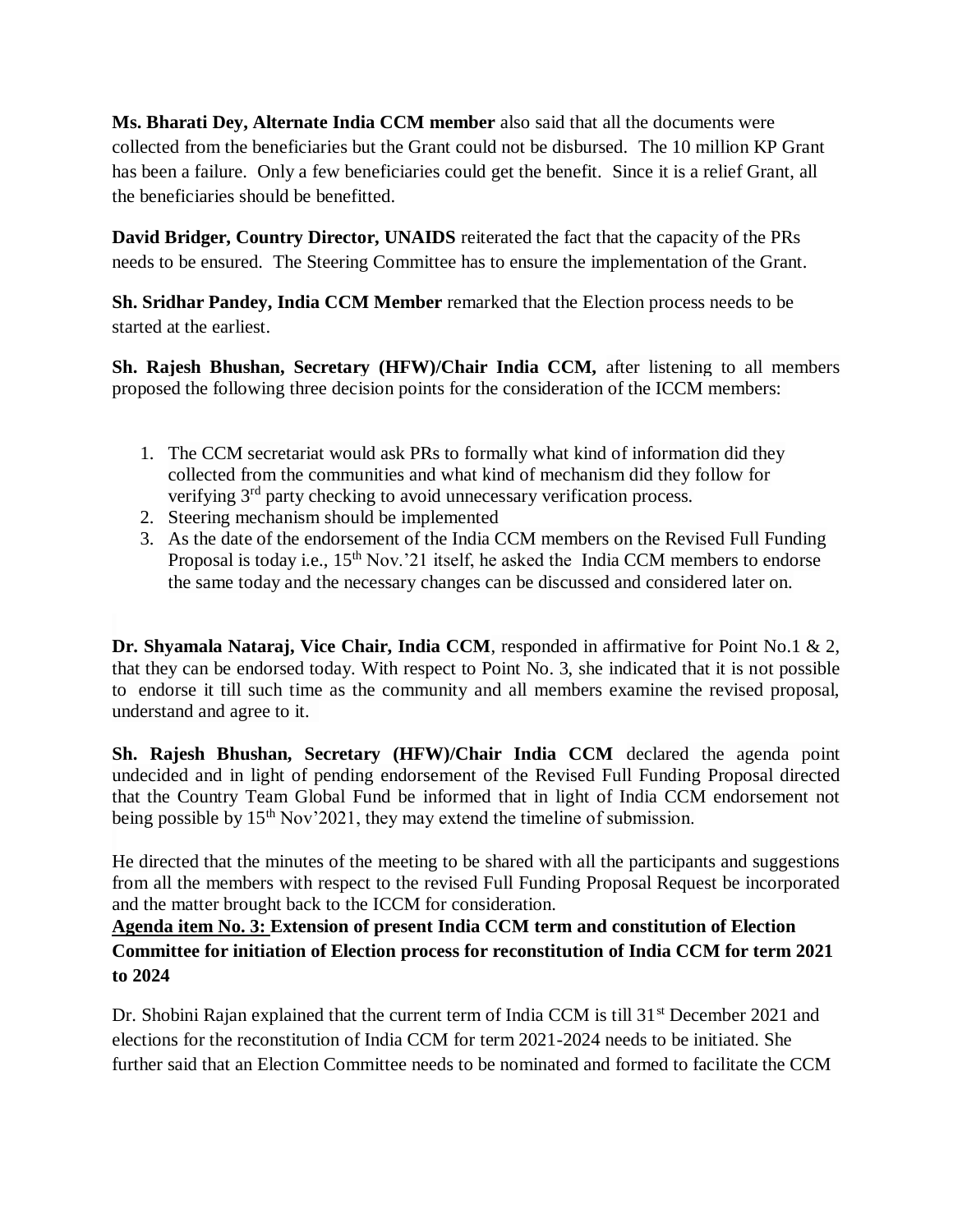Election Process. She further appraised the house regarding the constitution of last election committee which is as follows:

- 1. Mr. Bilali Camara, Country Director, UNAIDS
- 2. Swami Shantatmananda, CCM member, Ramakrishna Mission
- 3. Dr. Ravi Verma, Ex-CCM member, International Center for Research on Women (ICRW)
- 4. Dr. K. S. Sachdeva, DDG/ India CCM Focal Point

She then requested members to suggest nominations for constitution of the election committee for the upcoming India CCM elections during the CCM meeting itself.

She further appraised that that during the last election process, UNAIDS extended its support to India CCM to provide technical support for the elections of India CCM. In response, Mr. David Bridger, Country Director, UNAIDS extended his support to provide technical support for the upcoming elections of India CCM as well.

Mr. Yadavendra Singh gave his opinion that there should be a separate representation of MSMs and Transgenders in the CCM constitution.

Secretary (H)/Chair India CCM responded to him that the composition of India CCM is not decided by the CCM rather it is prefixed by the Global Fund which we cannot change.

## *Action Points:*

Secretary (H)/Chair, India CCM suggested that:

- Since during the 83<sup>rd</sup> India CCM meeting, no names were suggested for the constitution of the Election Committee, nominations may be invited from India CCM for the constitution of the Election Committee by  $30<sup>th</sup>$  November 2021. The Election process to be decided and executed by the Election Committee, chosen by CCM.
- The present CCM term to be extended till the end of this financial year  $(31<sup>st</sup> March 2022)$ or execution of the new CCM body, whichever is earlier.

## **Agenda Item No. 4: Presentation of report of Oversight Committee following OC visits to the states of Delhi, Haryana and Chandigarh (4th~8th Oct'2021)**

Ms. Nandini Kapoor, Chair Oversight Committee India CCM presented the report on the Oversight visits conducted during the month of Oct'2021 in the states of Delhi, Haryana and Chandigarh  $(4<sup>th</sup>~8<sup>th</sup> Oct'2021)$ .

## **The Presentation is attached herewith as Annexure-V.**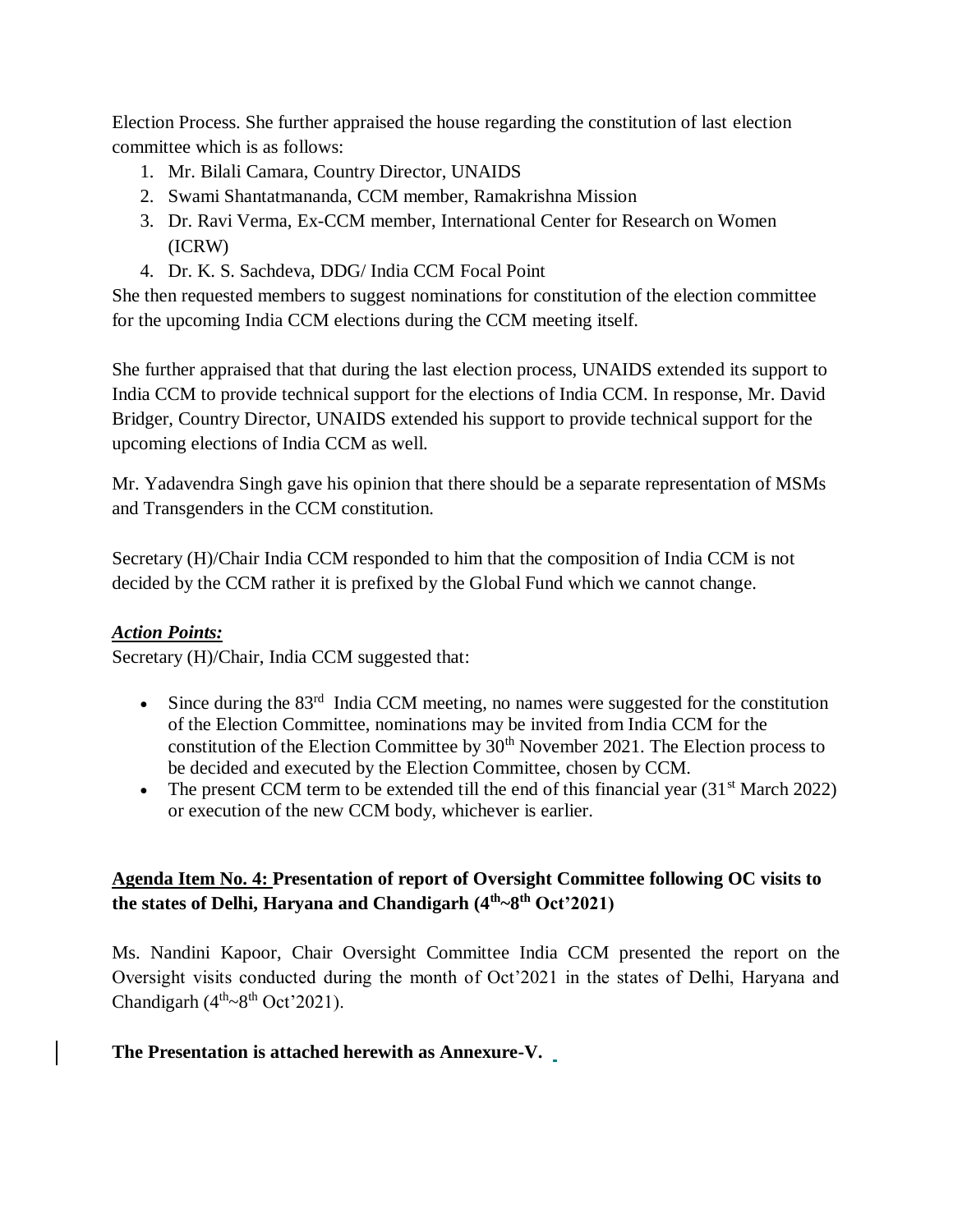## **Key Recommendations of the Oversight Committee:**

- 7. Convergence for TB and HIV critical to ensure services are efficient and effective
- 8. Successful interventions of non- governmental PRs and SRs need to be assessed for sustainability and transition to Programme
- 9. Review of the CSC model for stronger impact and sustainability
- 10. Experiences of the beneficiaries across all projects, should be sought and documented in future OC visits
- 11. Using the State infrastructure (Govt District Hospitals, Dispensaries, Mohalla Clinics) for programme effectiveness - strategy paper to be developed for advocacy and implementation

## **Agenda Item No. 5: Any other item with permission of the Chair**

The additional items as proposed by India CCM members Ms. Jahnabi Goswami and Mr. Yadavendra Singh could not discussed in light of paucity of time.

- a. Role clarity of PR in GFATM projects
- b. CR19RM implementation has to be based on the strength of the community on the ground.

The meeting ended with a vote of thanks to the Chair!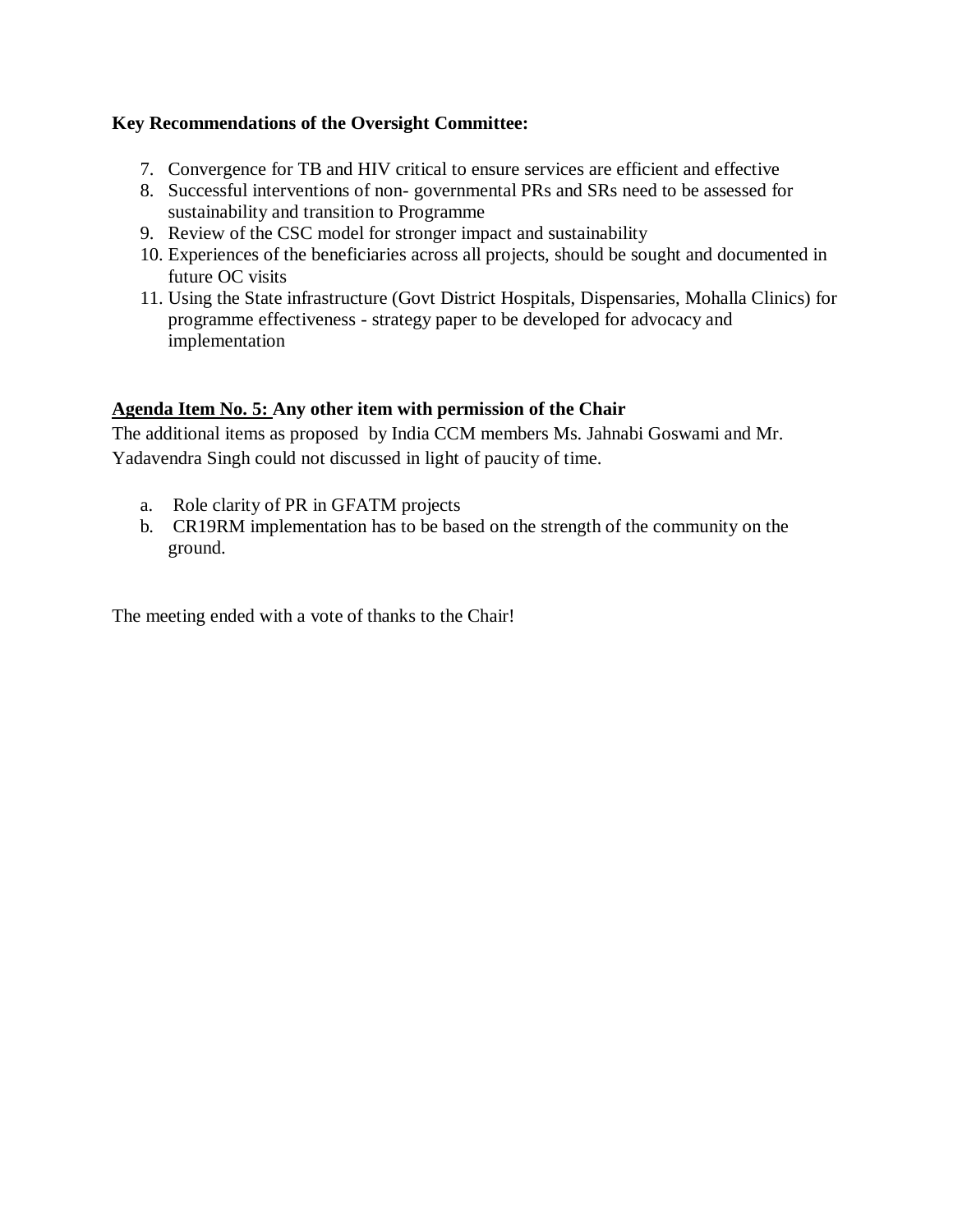#### **Annexure 1**

# **List of Participants**

## **India CCM Members**

| <b>Sl. No.</b>  | <b>Name</b>                  | <b>Designation/Organization</b>                                             | <b>Physically Connected</b> |
|-----------------|------------------------------|-----------------------------------------------------------------------------|-----------------------------|
| $\mathbf{1}$    | Sh. Rajesh Bhushan           | Secretary (HFW)/ Chair, I-CCM                                               | Yes                         |
| $\overline{2}$  | Dharmendra<br>Dr.<br>Gangwar | SinghAS&FA                                                                  | Yes                         |
| $\overline{3}$  | Ms. Arti Ahuja               | Addl.Secy(H) /Member Secy, ICCM                                             | Yes                         |
|                 |                              |                                                                             | <b>Virtually connected</b>  |
| <sup>4</sup>    | Sh Mahimapat Ray             | Deputy Secretary, DEA, Min of Finance                                       | Yes                         |
| $\overline{5}$  | Dr. Shyamala Nataraj         | Executive Director, SIAAP/Vice Chair, I-Yes<br><b>CCM</b>                   |                             |
| 6               | Prof. Ramila Bisht           | Professor, Centre of Social Medicine and Yes<br>Community Health, JNU       |                             |
| $\overline{7}$  | Mr. Shridhar Pandey          | Secretary & CEO, GBJS                                                       | Yes                         |
| $\overline{8}$  | Mr. Pratik Raval             | <b>Assistant Director, GIPA, GSACS</b>                                      | Yes                         |
| $\vert 9 \vert$ | Dr. Shubnum Singh            | Medical<br>Max <sub>Yes</sub><br>Director,<br>Education,<br>Healthcare, CII |                             |
| $\overline{10}$ | Dr. R.V. Asokan              | Secretary<br><b>IMA</b><br>Hon.<br>General,<br>Chairman, IMA                | $&$ Yes                     |
| 11              | Fr. Paul Moonjely            | Executive Director, Caritas                                                 | Yes                         |
| 12              | Ms. Deepti Chavan            | <b>Patient Advocate</b>                                                     | Yes                         |
| 13              | Dr. Melissa Nyendak          | Director, CDC , Global Health                                               | Yes                         |

# **Alternate India CCM Members**

| Sl. No. | <b>Name</b>     | Designation/Organization | <b>Physically Connected</b> |
|---------|-----------------|--------------------------|-----------------------------|
|         | Sh .Alok Saxena | As & DG, NACO            | Yes                         |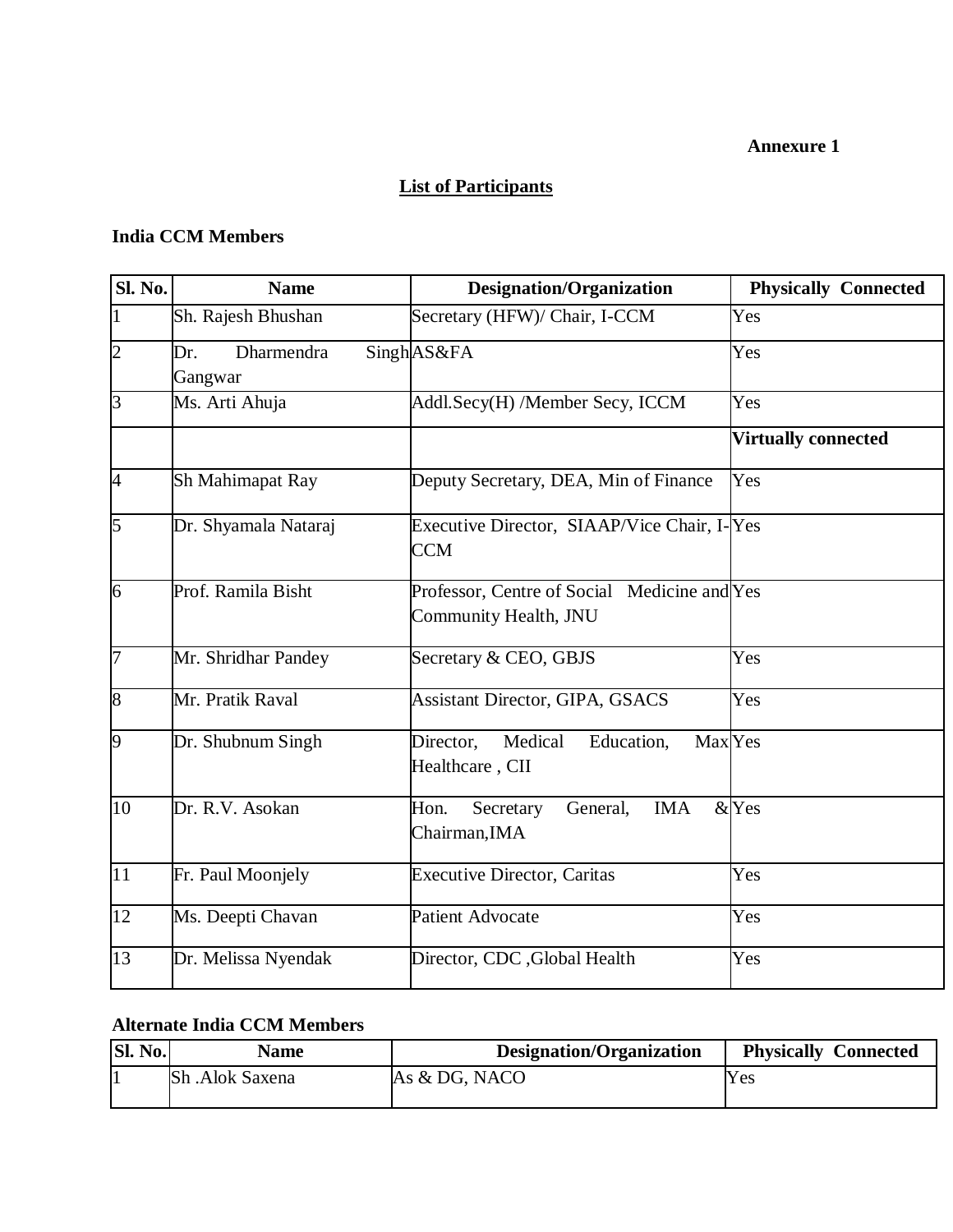|                |                          |                                                             | <b>Virtually Connected</b> |
|----------------|--------------------------|-------------------------------------------------------------|----------------------------|
| $\vert$ 2      | Sh. Rajeev Sridhar       | <b>Under Secretary (FB)</b>                                 | Yes                        |
| $\overline{3}$ |                          | Ms. Nandini Kapoor Dhingra Senior Technical Advisor, UNAIDS | Yes                        |
| <sup>4</sup>   | Dr. Darez Ahamad         | MD (NHM), Tamil Nadu                                        | Yes                        |
| $\overline{5}$ | Mr. Abou Mere            | President, IDUF                                             | Yes                        |
| $\overline{6}$ | Ms. Bharati Dey          | President, AINSW                                            | Yes                        |
| 7              | Dr. Ranjani Ramachandran | National Professional Officer WR India                      | Yes                        |
| $\overline{8}$ | Mr. Yadavendra Singh     | Chairman, Pahal Foundation                                  | Yes                        |
| 19             | Ms. Jahnabi Goswami      | President, ANPP                                             | Yes                        |

# **Special Invitees**

| Sl. No.         | <b>Name</b>           | <b>Designation/Organization</b> | <b>Physically Connected</b> |
|-----------------|-----------------------|---------------------------------|-----------------------------|
|                 | Dr. Harmeet Singh     | JS (VBD)                        | Yes                         |
| $\overline{2}$  | Ms. Nidhi Kesarwani   | Director (NACO)                 | Yes                         |
| $\vert$ 3       | Dr. Shobini Rajan     | DDG/Focal Point, ICCM           | Yes                         |
| 4               | Ms. Gitanjali Mohanty | Coordinator, ICCM               | Yes                         |
| 5               | Ms. Veena Kumra       | Programme Officer, ICCM         | Yes                         |
|                 |                       |                                 | <b>Virtually Connected</b>  |
| 6               | Mr. David Bridger     | <b>Country Director, UNAIDS</b> | Yes                         |
| l7              | Dr. Tanu Jain         | Director (NVBDCP)               | Yes                         |
| $\sqrt{8}$      | Dr. Alok Mathur       | <b>Additional DDG, CTD</b>      | Yes                         |
| $\vert 9 \vert$ | Dr. Vinod Choudhary   | <b>NVBDCP</b>                   | Yes                         |
| 10              | Dr.Benu Bhatia        | Consultant (NACO)               | Yes                         |
| 11              | Mr. Raman Sharma      | PWC (LFA)                       | Yes                         |
| 12              | Mr. Gaurav Gupta      | PWC (LFA)                       | Yes                         |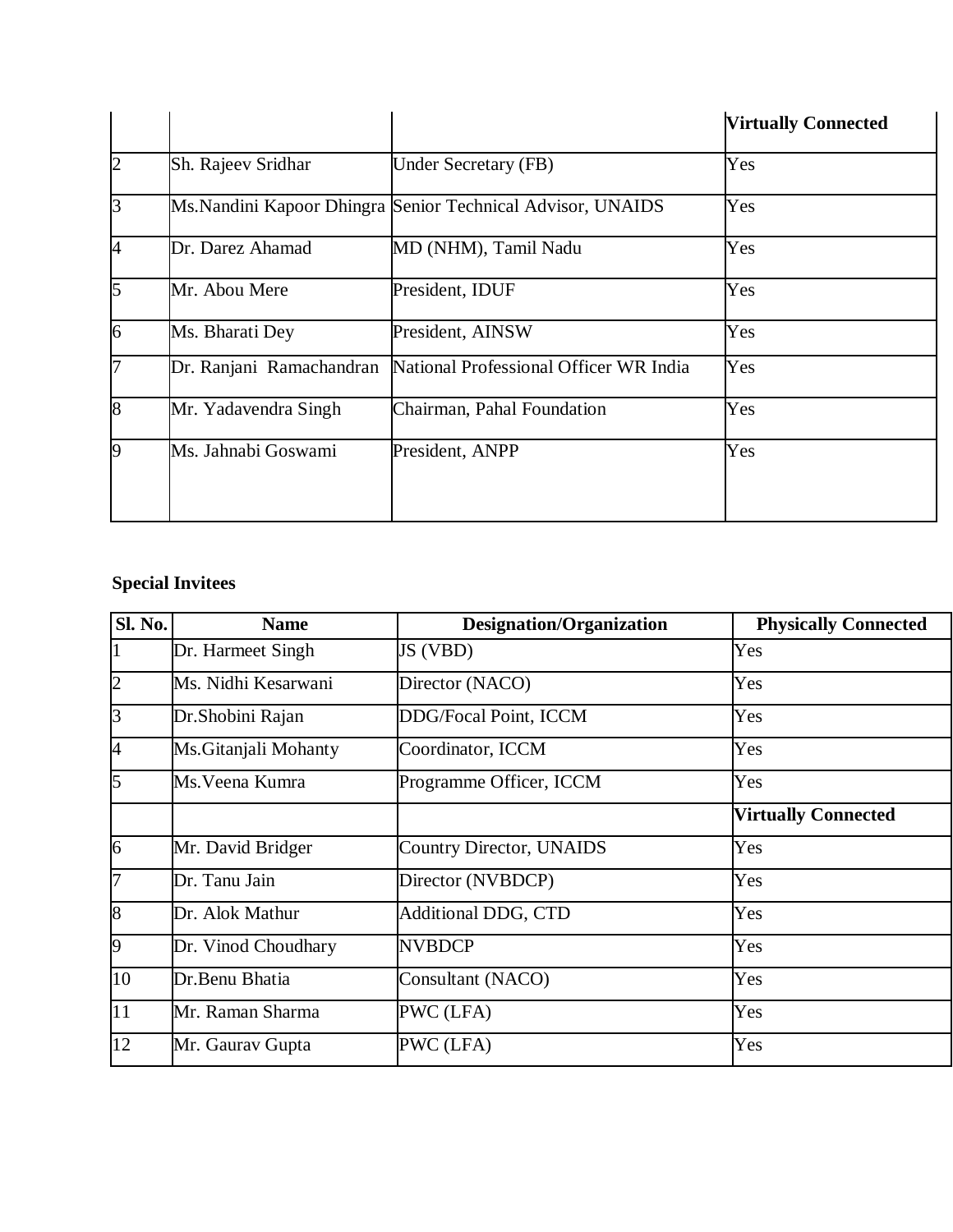\* It may be noted that Dr. Sunil Kumar, DGHS could not attend the said meeting due to prior engagements.

\*\*It may also be noted that there were no representation from State Govt. Constituency (UP) and Research Constituency as well.